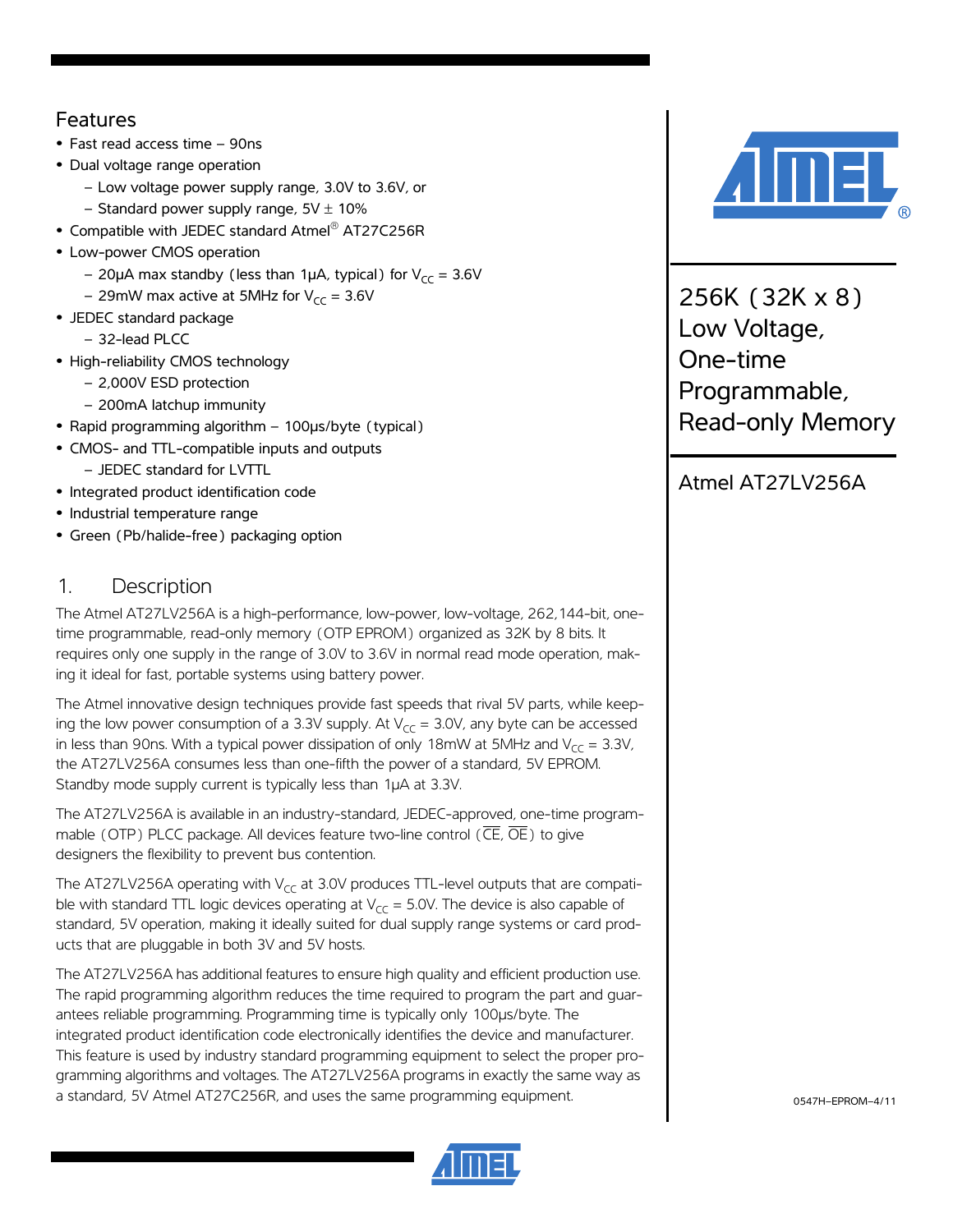

## 2. Pin configurations

| Function      |
|---------------|
| Addresses     |
| Outputs       |
| Chip Enable   |
| Output Enable |
| No Connect    |
|               |



#### 3. System considerations

Switching between active and standby conditions via the chip enable pin may produce transient voltage excursions. Unless accommodated by the system design, these transients may exceed datasheet limits, resulting in device nonconformance. At a minimum, a 0.1µF, high-frequency, low inherent inductance, ceramic capacitor should be utilized for each device. This capacitor should be connected between the  $V_{CC}$  and ground terminals of the device, as close to the device as possible. Additionally, to stabilize the supply voltage level on printed circuit boards with large EPROM arrays, a 4.7µF bulk electrolytic capacitor should be utilized, again connected between the  $V_{CC}$  and ground terminals. This capacitor should be positioned as close as possible to the point where the power supply is connected to the array.



 2 Atmel AT27LV256A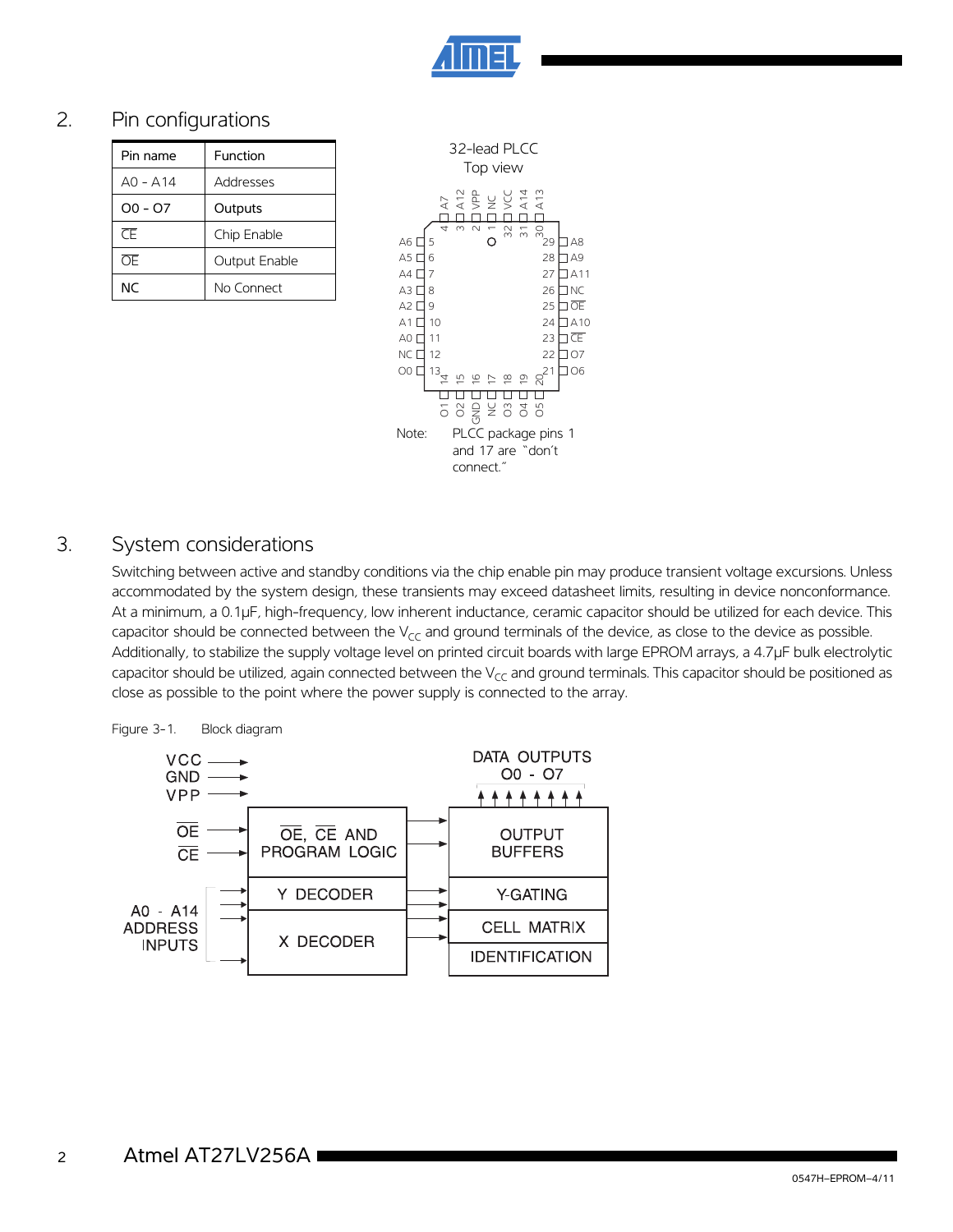#### 4. Absolute maximum ratings\*

| $V_{\text{pp}}$ supply voltage with                                                                  |
|------------------------------------------------------------------------------------------------------|
| Voltage on A9 with<br>respect to ground $\ldots \ldots \ldots \ldots -2.0V$ to +14.0V <sup>(1)</sup> |
| Voltage on any pin with                                                                              |
|                                                                                                      |
| Temperature under bias $\ldots \ldots \ldots \ldots -40^{\circ}C$ to +85 $^{\circ}C$                 |

- \*NOTICE: Stresses beyond those listed under "Absolute maximum ratings" may cause permanent damage to the device. This is a stress rating only, and functional operation of the device at these or any other conditions beyond those indicated in the operational sections of this specification is not implied. Exposure to absolute maximum rating conditions for extended periods may affect device reliability.
- <span id="page-2-0"></span>Note: 1. Minimum voltage is -0.6V DC, which may undershoot to -2.0V for pulses of less than 20ns. Maximum output pin voltage is  $V_{CC}$  + 0.75V DC, which may be exceeded if certain precautions are observed (consult application notes), and which may overshoot to +7.0V for pulses of less than 20ns.

## 5. DC and AC characteristics

| Operating modes |
|-----------------|
|                 |

| Mode/Pin                                 | $\overline{\text{CE}}$ | <b>OE</b>                  | Ai                                                                                        | $V_{\mathsf{PP}}$ | $V_{CC}$ | Outputs             |
|------------------------------------------|------------------------|----------------------------|-------------------------------------------------------------------------------------------|-------------------|----------|---------------------|
| Read <sup>(2)</sup>                      | $V_{IL}$               | $\mathsf{V}_{\mathsf{IL}}$ | Ai                                                                                        | $V_{CC}$          | $V_{CC}$ | $D_{OUT}$           |
| Output disable <sup>(2)</sup>            | $V_{IL}$               | $V_{\text{IH}}$            | $X^{(1)}$                                                                                 | $V_{CC}$          | $V_{CC}$ | High Z              |
| Standby $(2)$                            | $V_{\mathbb{H}}$       | $X^{(1)}$                  | $X^{(1)}$                                                                                 | $V_{CC}$          | $V_{CC}$ | High Z              |
| Rapid program <sup>(3)</sup>             | $V_{IL}$               | $V_{\text{IH}}$            | Ai                                                                                        | $V_{PP}$          | $V_{CC}$ | $D_{IN}$            |
| PGM verify <sup>(3)</sup>                | $X^{(1)}$              | $V_{IL}$                   | Ai                                                                                        | $V_{\text{PP}}$   | $V_{CC}$ | $D_{OUT}$           |
| Optional PGM verify <sup>(3)</sup>       | $V_{IL}$               | $V_{IL}$                   | Ai                                                                                        | $V_{CC}$          | $V_{CC}$ | $D_{OUT}$           |
| PGM inhibit <sup>(3)</sup>               | $V_{\ H}$              | $\mathsf{V}_{\mathsf{IH}}$ | $X^{(1)}$                                                                                 | $V_{\text{PP}}$   | $V_{CC}$ | High Z              |
| Product identification <sup>(3)(5)</sup> | $V_{IL}$               | $V_{IL}$                   | $A9 = V_H^{(4)}$<br>$AO = V_{\text{IH}}$ or $V_{\text{IL}}$<br>$A1 - A14 = V_{\parallel}$ | $V_{CC}$          | $V_{CC}$ | Identification code |

<span id="page-2-5"></span><span id="page-2-3"></span><span id="page-2-2"></span><span id="page-2-1"></span>Notes: 1. X can be  $V_{\parallel}$  or  $V_{\parallel}$ .

- 2. Read, output disable, and standby modes require  $3.0\sqrt{\epsilon} \leq V_{CC} \leq 3.6\sqrt{\epsilon}$  or  $4.5\sqrt{\epsilon} \leq 5.5\sqrt{\epsilon}$ .
- 3. Refer to programming characteristics. Programming modes require  $V_{CC} = 6.5V$ .
- 4.  $V_H = 12.0 \pm 0.5V$ .
- 5. Two identifier bytes may be selected. All Ai inputs are held low  $(V_{\parallel})$  except A9, which is set to  $V_{H}$ , and A0, which is toggled low  $(V_{II})$  to select the manufacturer's identification byte and high  $(V_{II})$  to select the device code byte.

<span id="page-2-4"></span>

| Table 5-2. | DC and AC operating conditions for read operation |  |  |
|------------|---------------------------------------------------|--|--|
|------------|---------------------------------------------------|--|--|

|                                         | Atmel AT27LV256A       |
|-----------------------------------------|------------------------|
|                                         | $-90$                  |
| Industrial operating temperature (case) | $-40^{\circ}$ C – 85°C |
| $V_{CC}$ power supply                   | 3.0V to 3.6V           |
|                                         | $5V \pm 10\%$          |

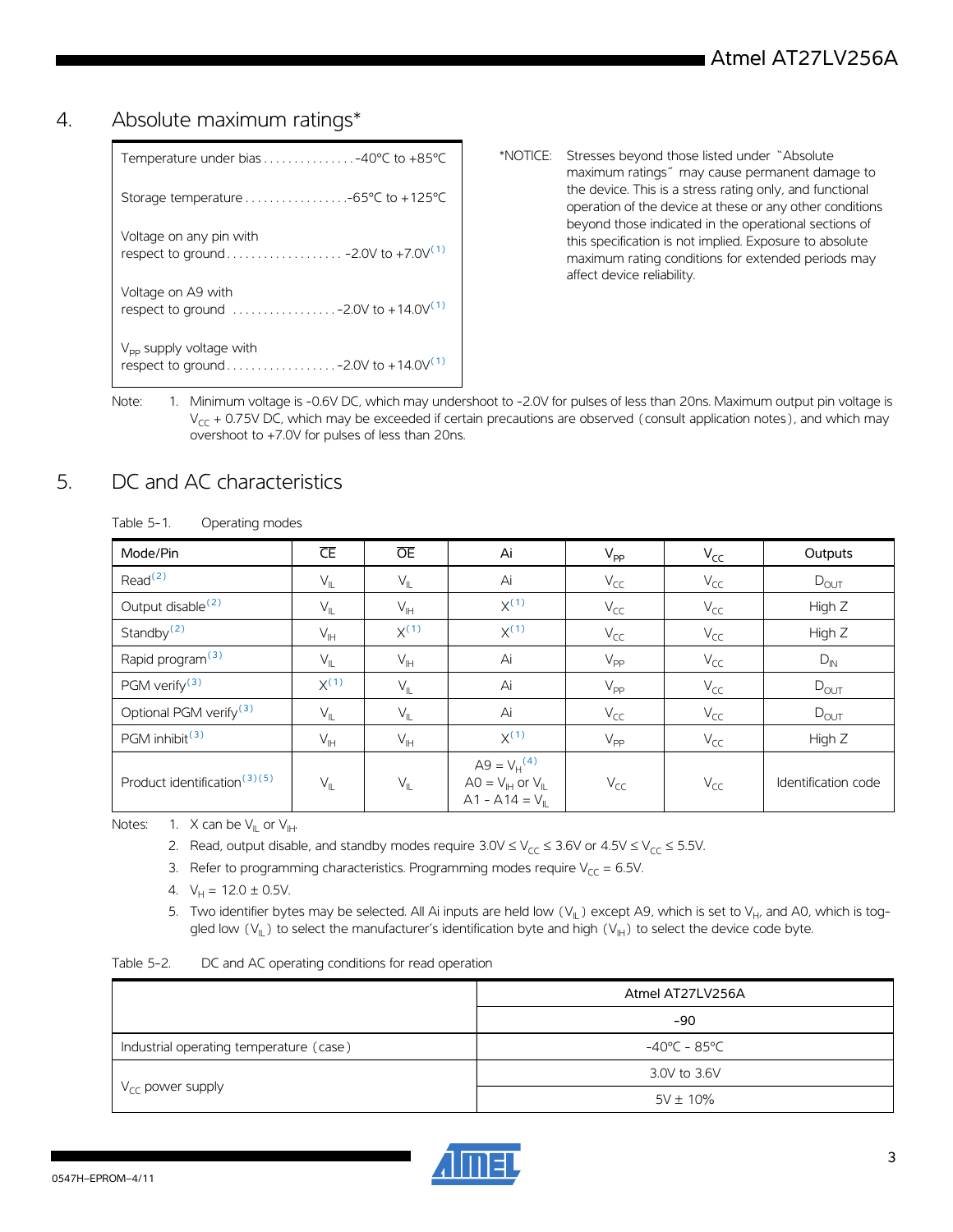

| Symbol                   | Parameter                                  | Condition                                                                  | <b>Min</b> | Max            | Units  |  |  |
|--------------------------|--------------------------------------------|----------------------------------------------------------------------------|------------|----------------|--------|--|--|
| $V_{CC}$ = 3.0V to 3.6V  |                                            |                                                                            |            |                |        |  |  |
| I <sub>LI</sub>          | Input load current                         | $V_{IN}$ = 0V to $V_{CC}$                                                  |            | ±1             | μA     |  |  |
| $I_{LO}$                 | Output leakage current                     | $V_{OUIT} = OV$ to $V_{CC}$                                                |            | ±5             | μA     |  |  |
| $I_{PP1}$ <sup>(2)</sup> | $V_{\text{pp}}^{(1)}$ read/standby current | $V_{PP} = V_{CC}$                                                          |            | 10             | μA     |  |  |
|                          |                                            | $I_{SB1}$ (CMOS), $\overline{CE} = V_{CC\pm} 0.3V$                         |            | 20             | μA     |  |  |
| $I_{SB}$                 | $V_{cc}$ <sup>(1)</sup> standby current    | $I_{SB2}$ (TTL), $\overline{CE}$ = 2.0 to $V_{CC}$ + 0.5V                  |            | 100            | μA     |  |  |
| $I_{CC}$                 | $V_{\text{CC}}$ active current             | f = 5MHz, $I_{OUT}$ = 0mA, $\overline{CE}$ = $V_{IL}$                      |            | 8              | mA     |  |  |
| $V_{\parallel}$          | Input low voltage                          |                                                                            | $-0.6$     | 0.8            | $\vee$ |  |  |
| $V_{\text{IH}}$          | Input high voltage                         |                                                                            | 2.0        | $V_{CC} + 0.5$ | $\vee$ |  |  |
| $V_{OL}$                 | Output low voltage                         | $I_{\text{OI}} = 2.0 \text{mA}$                                            |            | 0.4            | $\vee$ |  |  |
| $V_{OH}$                 | Output high voltage                        | $I_{OH} = -2.0mA$                                                          | 2.4        |                | $\vee$ |  |  |
| $V_{CC}$ = 4.5V to 5.5V  |                                            |                                                                            |            |                |        |  |  |
| $I_{\rm LI}$             | Input load current                         | $V_{IN}$ = 0V to $V_{CC}$                                                  |            | ±1             | μA     |  |  |
| $I_{LO}$                 | Output leakage current                     | $V_{OUIT} = OV$ to $V_{CC}$                                                |            | ±5             | μA     |  |  |
| $I_{\text{PP1}}^{(2)}$   | $V_{\text{pp}}^{(1)}$ read/standby current | $V_{PP} = V_{CC}$                                                          |            | 10             | μA     |  |  |
|                          | $V_{cc}$ <sup>(1)</sup> standby current    | $I_{SB1}$ (CMOS), $\overline{CE} = V_{CC} \pm 0.3V$                        |            | 100            | μA     |  |  |
| $I_{SB}$                 |                                            | $I_{SB2}$ (TTL), $\overline{CE}$ = 2.0 to $V_{CC}$ + 0.5V                  |            | $\mathbf{1}$   | mA     |  |  |
| $I_{CC}$                 | $V_{\text{CC}}$ active current             | f = 5MHz, $I_{\text{OUT}}$ = 0mA, $\overline{\text{CE}}$ = $V_{\text{II}}$ |            | 20             | mA     |  |  |
| $V_{\parallel}$          | Input low voltage                          |                                                                            | $-0.6$     | 0.8            | $\vee$ |  |  |
| $V_{\text{IH}}$          | Input high voltage                         |                                                                            | 2.0        | $V_{CC}$ + 0.5 | $\vee$ |  |  |
| $V_{OL}$                 | Output low voltage                         | $I_{\text{OI}} = 2.1 \text{mA}$                                            |            | 0.4            | $\vee$ |  |  |
| $\rm V_{OH}$             | Output high voltage                        | $I_{OH} = -400 \mu A$                                                      | 2.4        |                | $\vee$ |  |  |

<span id="page-3-1"></span><span id="page-3-0"></span>Notes: 1.  $V_{CC}$  must be applied simultaneously with or before V<sub>PP</sub>, and removed simultaneously with or after V<sub>PP</sub>.

2. V<sub>PP</sub> may be connected directly to V<sub>CC</sub>, except during programming. The supply current would then be the sum of I<sub>CC</sub> and I  $\mathsf{I}_{\mathsf{PP}}$ 

Table 5-4. AC characteristics for read operation

 $V_{CC}$  = 3.0V to 3.6V and 4.5V to 5.5V

|                            |                                                              |                                                 | Atmel AT27LV256A |     |       |
|----------------------------|--------------------------------------------------------------|-------------------------------------------------|------------------|-----|-------|
|                            |                                                              |                                                 | $-90$            |     |       |
| Symbol                     | Parameter                                                    | Condition                                       | Min              | Max | Units |
| $t_{\text{ACC}}^{(3)}$     | Address to output delay                                      | $\overline{CE} = \overline{OE} = V_{\text{II}}$ |                  | 90  | ns    |
| $t_{CE}$ <sup>(2)</sup>    | $\overline{\mathsf{CE}}$ to output delay                     | $\overline{OE} = V_{\parallel}$                 |                  | 90  | ns    |
| $t_{OE}^{(2)(3)}$          | $\overline{OE}$ to output delay                              | $\overline{CE} = V_{\parallel}$                 |                  | 50  | ns    |
| $t_{DF}$ <sup>(4)(5)</sup> | OE or CE high to output float, whichever occurred first      |                                                 |                  | 40  | ns    |
| $t_{\text{OH}}$            | Output hold from address, CE or OE, whichever occurred first |                                                 | 0                |     | ns    |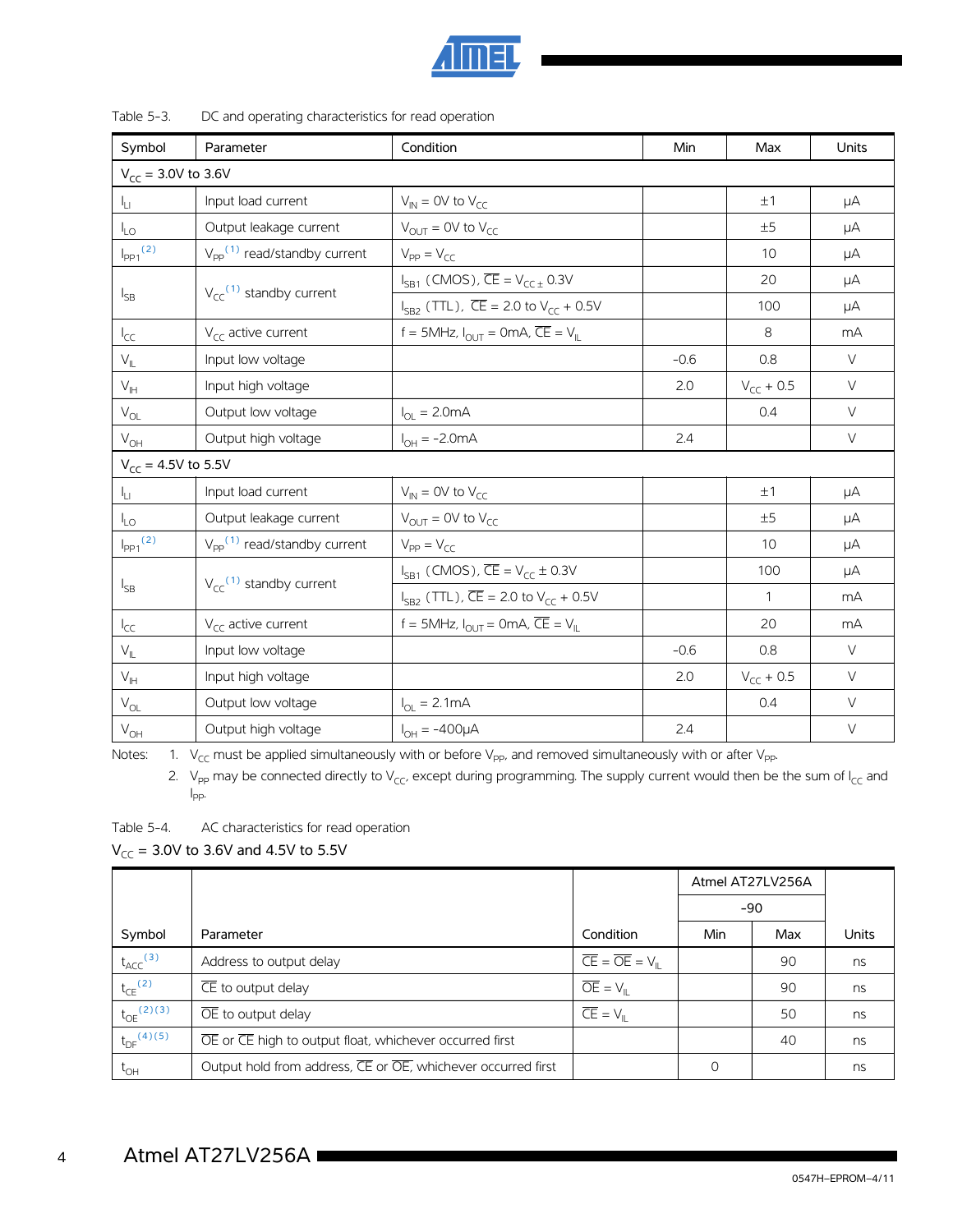Figure 5-1. AC waveforms for read operation $(1)$ 



<span id="page-4-4"></span><span id="page-4-3"></span><span id="page-4-1"></span><span id="page-4-0"></span>Notes: 1. Timing measurement references are 0.8V and 2.0V. Input AC drive levels are 0.45V and 2.4V, unless otherwise specified.

2.  $\overline{OE}$  may be delayed up to t<sub>CE</sub> - t<sub>OE</sub> after the falling edge of  $\overline{CE}$  without impact on t<sub>CE</sub>.

- 3.  $\overline{OE}$  may be delayed up to t<sub>ACC</sub> t<sub>OE</sub> after the address is valid without impact on t<sub>ACC</sub>.
- 4. This parameter is only sampled, and is not 100% tested.
- 5. Output float is defined as the point when data is no longer driven.

<span id="page-4-2"></span>

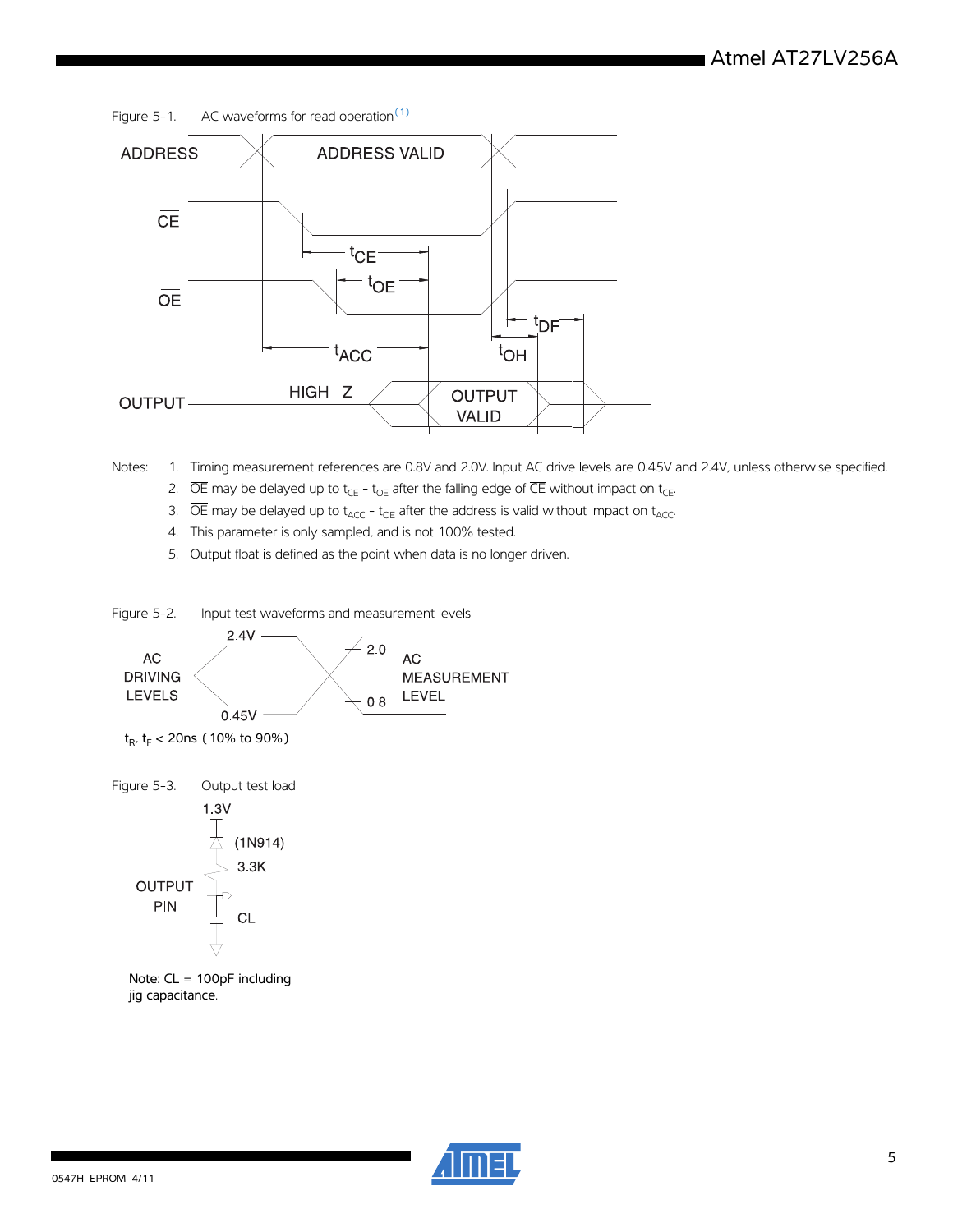

#### Table 5-5. Pin capacitance

#### f = 1MHz,  $T = 25^{\circ}C^{(1)}$

| Symbol    | Тур | Max                      | Units | Conditions            |
|-----------|-----|--------------------------|-------|-----------------------|
| $\sim$ IN |     |                          | D٣    | $V_{\text{IN}} = 0V$  |
| LOUT      |     | $\overline{1}$<br>$\sim$ | D٣    | $V_{\text{OUT}} = 0V$ |

<span id="page-5-0"></span>Note: 1. Typical values for nominal supply voltage. This parameter is only sampled and is not 100% tested.



#### Figure 5-4. Programming waveforms<sup>[\(1\)](#page-5-1)</sup>

<span id="page-5-1"></span>Notes: 1. The input timing reference is 0.8V for  $V_{\parallel L}$  and 2.0V for  $V_{\parallel H}$ .

- 2.  $t_{OE}$  and  $t_{DFP}$  are characteristics of the device, but must be accommodated by the programmer.
- 3. When programming the Atmel AT27LV256A, a 0.1 $\mu$ F capacitor is required across V<sub>PP</sub> and ground to suppress spurious voltage transients.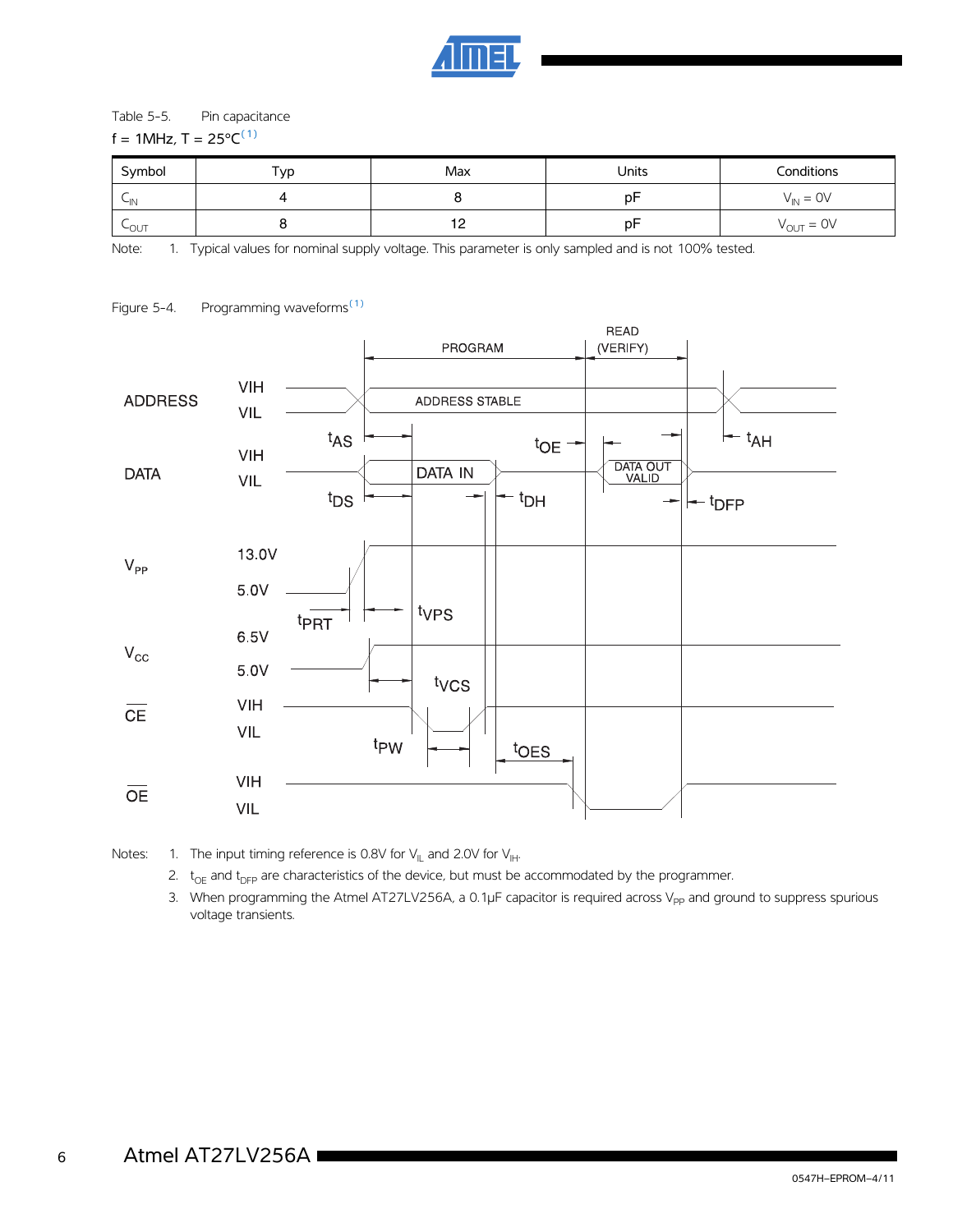Table 5-6. DC programming characteristics

 $T_A = 25 \pm 5^{\circ}$ C, V<sub>CC</sub> = 6.5  $\pm$  0.25V, V<sub>PP</sub> = 13.0  $\pm$  0.25V

|                  |                                                     |                                 | Limits |                |              |
|------------------|-----------------------------------------------------|---------------------------------|--------|----------------|--------------|
| Symbol           | Parameter                                           | Test conditions                 | Min    | Max            | <b>Units</b> |
| Կ⊔               | Input load current                                  | $V_{IN} = V_{IL}$ , $V_{IH}$    |        | ±10            | μA           |
| $V_{\parallel}$  | Input low level                                     |                                 | $-0.6$ | 0.8            | V            |
| $V_{\text{IH}}$  | Input high level                                    |                                 | 2.0    | $V_{cc}$ + 0.5 | V            |
| $V_{OL}$         | Output low voltage                                  | $I_{\text{OI}} = 2.1 \text{mA}$ |        | 0.4            | V            |
| $V_{OH}$         | Output high voltage                                 | $I_{OH} = -400 \mu A$           | 2.4    |                | V            |
| <sup>I</sup> CC2 | $V_{\text{CC}}$ supply current (program and verify) |                                 |        | 25             | mA           |
| 1 <sub>PP2</sub> | $V_{\text{pp}}$ current                             | $\overline{CE} = V_{\parallel}$ |        | 25             | mA           |
| $V_{ID}$         | A9 product identification voltage                   |                                 | 11.5   | 12.5           | V            |

Table 5-7. AC programming characteristics

|                  |                                                           |                                     | Limits         |     |            |
|------------------|-----------------------------------------------------------|-------------------------------------|----------------|-----|------------|
| Symbol           | Parameter                                                 | Test conditions <sup>(1)</sup>      | Min            | Max | Units      |
| $t_{AS}$         | Address setup time                                        |                                     | 2              |     | μs         |
| $t_{\text{OES}}$ | OE setup time                                             | Input rise and fall times           | 2              |     | μs         |
| $t_{DS}$         | Data setup time                                           | (10% to 90%) 20ns                   | 2              |     | μs         |
| $t_{AH}$         | Address hold time                                         |                                     | $\Omega$       |     | μs         |
| $t_{\text{DH}}$  | Data hold time                                            | Input pulse levels<br>0.45V to 2.4V | 2              |     | <b>LIS</b> |
| $t_{\text{DFP}}$ | $\overline{OE}$ high to output float delay <sup>(2)</sup> |                                     | $\Omega$       | 130 | ns         |
| $t_{VPS}$        | $V_{\text{pp}}$ setup time                                | Input timing reference level        | $\overline{c}$ |     | μs         |
| $t_{VCS}$        | $V_{cc}$ setup time                                       | 0.8V to 2.0V                        | 2              |     | μs         |
| $t_{\text{PW}}$  | $\overline{\text{CE}}$ program pulse width <sup>(3)</sup> | Output timing reference level       | 95             | 105 | μs         |
| $t_{OE}$         | Data valid from OE <sup>(2)</sup>                         | 0.8V to 2.0V                        |                | 150 | ns         |
| $t_{\text{PRT}}$ | V <sub>pp</sub> pulse rise time during programming        |                                     | 50             |     | ns         |

<span id="page-6-1"></span><span id="page-6-0"></span>Notes: 1.  $V_{CC}$  must be applied simultaneously with or before V<sub>PP</sub> and removed simultaneously with or after V<sub>PP</sub>.

2. This parameter is only sampled, and is not 100% tested. Output float is defined as the point where data is no longer driven. See timing diagram.

3. Program pulse width tolerance is 100  $\mu$ sec  $\pm$  5%.

<span id="page-6-2"></span>

| Table 5-8. | $\overline{C}$ The Atmel AT27LV256A integrated product identification code <sup>(1)</sup> |  |  |
|------------|-------------------------------------------------------------------------------------------|--|--|
|            |                                                                                           |  |  |

|              |                | <b>Pins</b> |    |    |                |    |                |                |                |                 |
|--------------|----------------|-------------|----|----|----------------|----|----------------|----------------|----------------|-----------------|
| Codes        | A <sub>0</sub> | O7          | O6 | O5 | O <sub>4</sub> | O3 | O <sub>2</sub> | O <sub>1</sub> | O <sub>0</sub> | Hex data        |
| Manufacturer |                |             |    |    |                |    |                |                | ◡              | <b>1 F</b><br>⊢ |
| Device type  |                |             |    |    |                |    |                |                | v              | 8C              |

<span id="page-6-3"></span>Note: 1. The Atmel AT27LV256A has the same product identification code as the Atmel AT27C256R. Both are programming compatible.

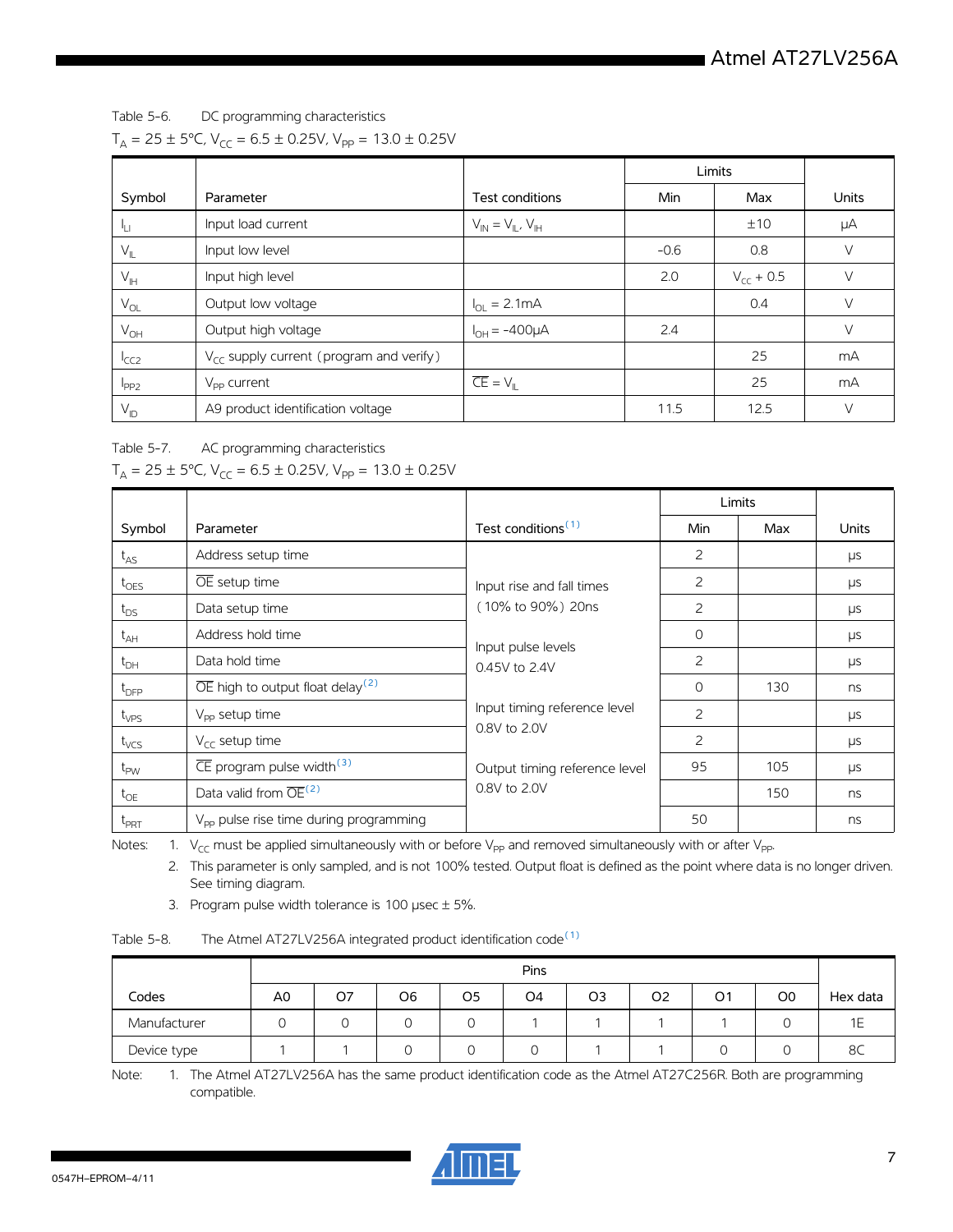## 6. Rapid programming algorithm

A 100 $\mu$ s  $\overline{CE}$  pulse width is used to program. The address is set to the first location. V<sub>CC</sub> is raised to 6.5V and V<sub>PP</sub> is raised to 13.0V. Each address is first programmed with one 100µs CE pulse without verification. Then a verification/reprogramming loop is executed for each address. In the event a byte fails to pass verification, up to 10 successive 100µs pulses are applied with a verification after each pulse. If the byte fails to verify after 10 pulses have been applied, the part is considered failed. After the byte verifies properly, the next address is selected until all have been checked. V<sub>PP</sub> is then lowered to 5.0V and  $V_{CC}$  to 5.0V. All bytes are read again and compared with the original data to determine if the device passes or fails.

Figure 6-1. Rapid programming algorithm

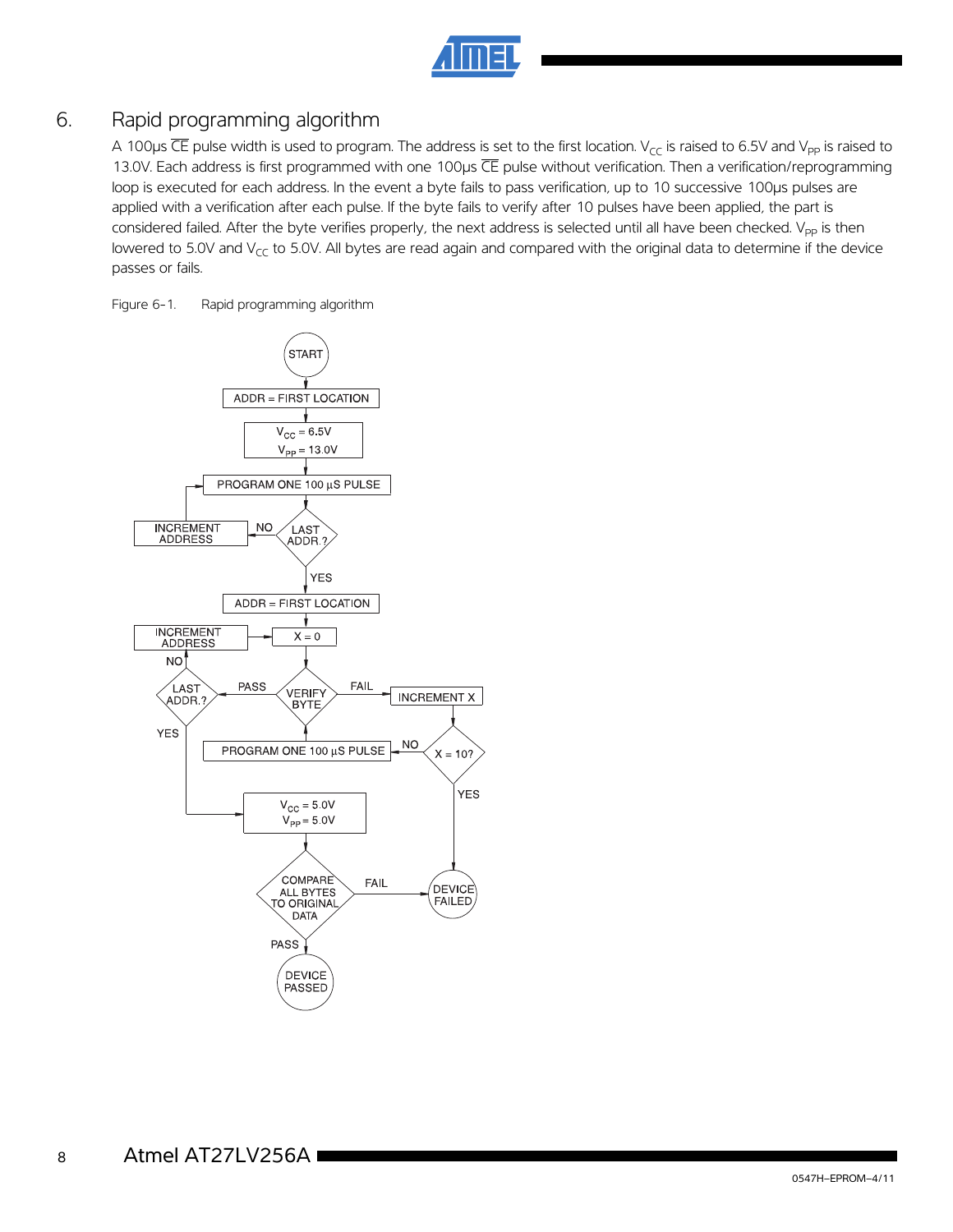# 7. Ordering information

# Green package option (Pb/halide-free)

| LACC | $I_{cc}$ (mA) |         |                     |         |             |                               |
|------|---------------|---------|---------------------|---------|-------------|-------------------------------|
| ns)  | Active        | Standby | Atmel ordering code | Package | Lead finish | Operation range               |
| 90   |               | 0.02    | AT27LV256A-90JU     | 32J     | Matte tin   | Industrial<br>(-40°C to 85°C) |

| Package type |                                                |  |  |  |  |
|--------------|------------------------------------------------|--|--|--|--|
| -32.         | 32-lead, plastic, J-leaded chip carrier (PLCC) |  |  |  |  |

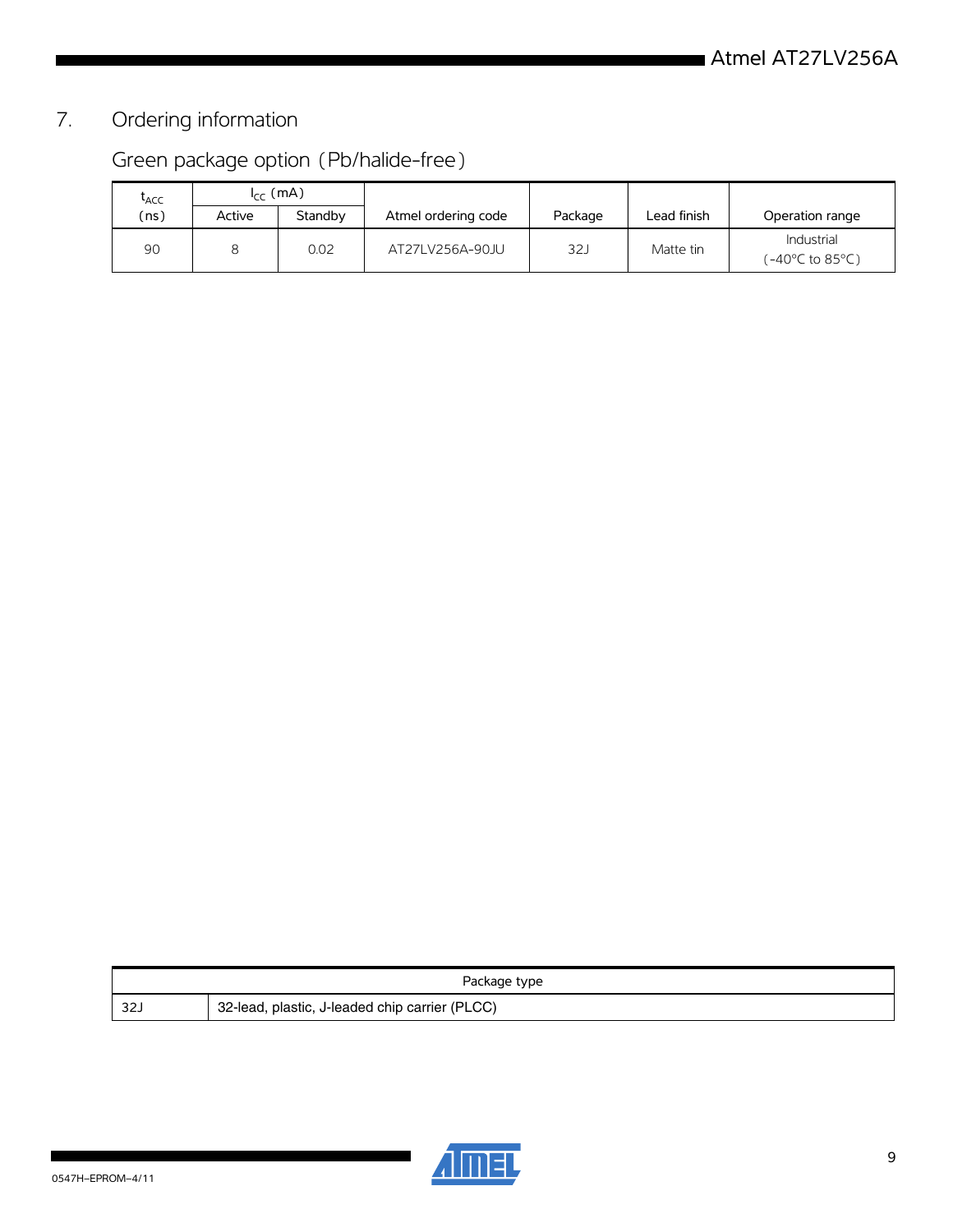

# 8. Packaging information

# 32J – PLCC

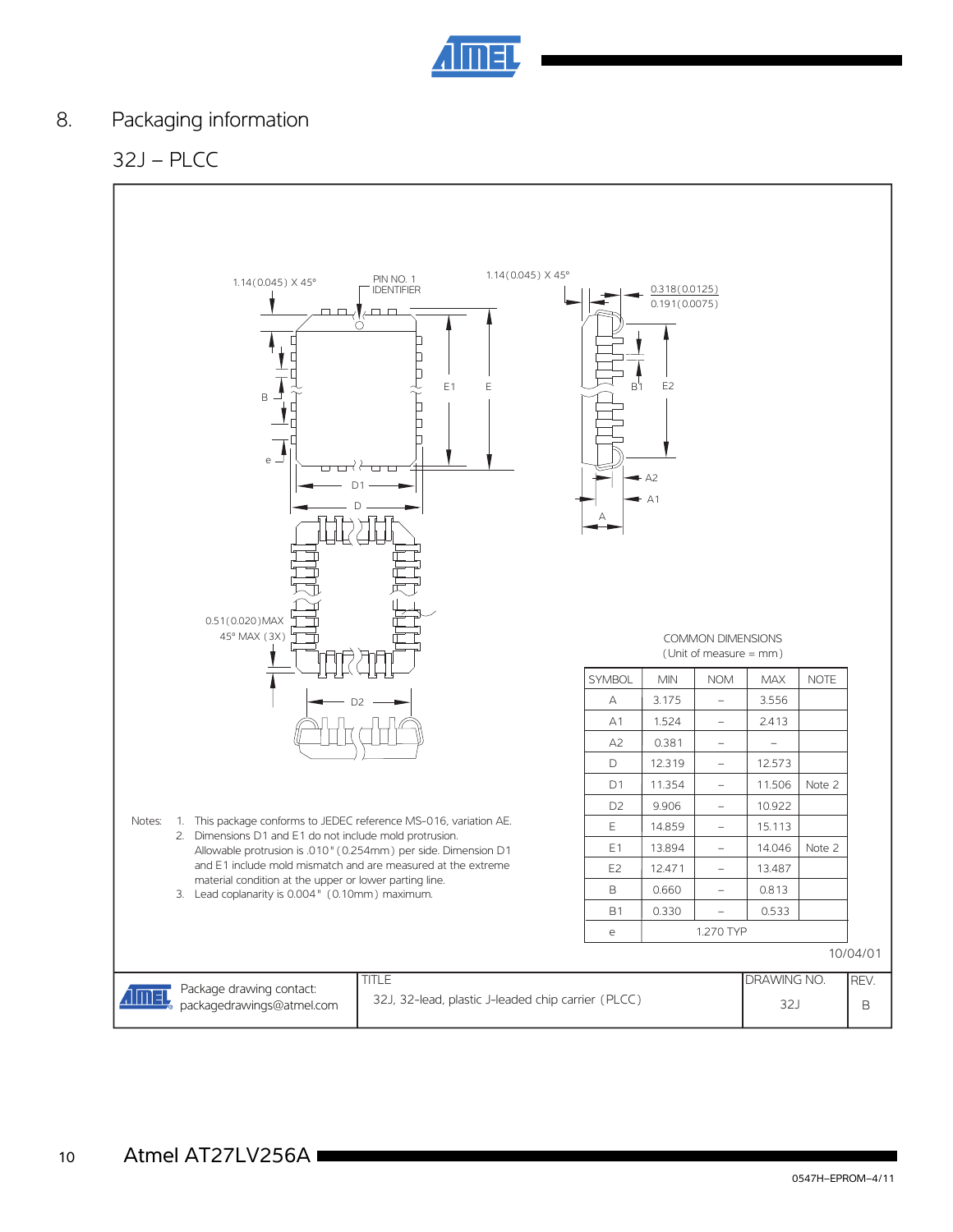# 9. Revision history

| Doc. rev. | Date    | Comments                                                                 |
|-----------|---------|--------------------------------------------------------------------------|
| 0547E     | 04/2011 | Remove SOIC and TSOP packages<br>Add lead finish to ordering information |
| 0547D     | 12/2007 |                                                                          |



ı